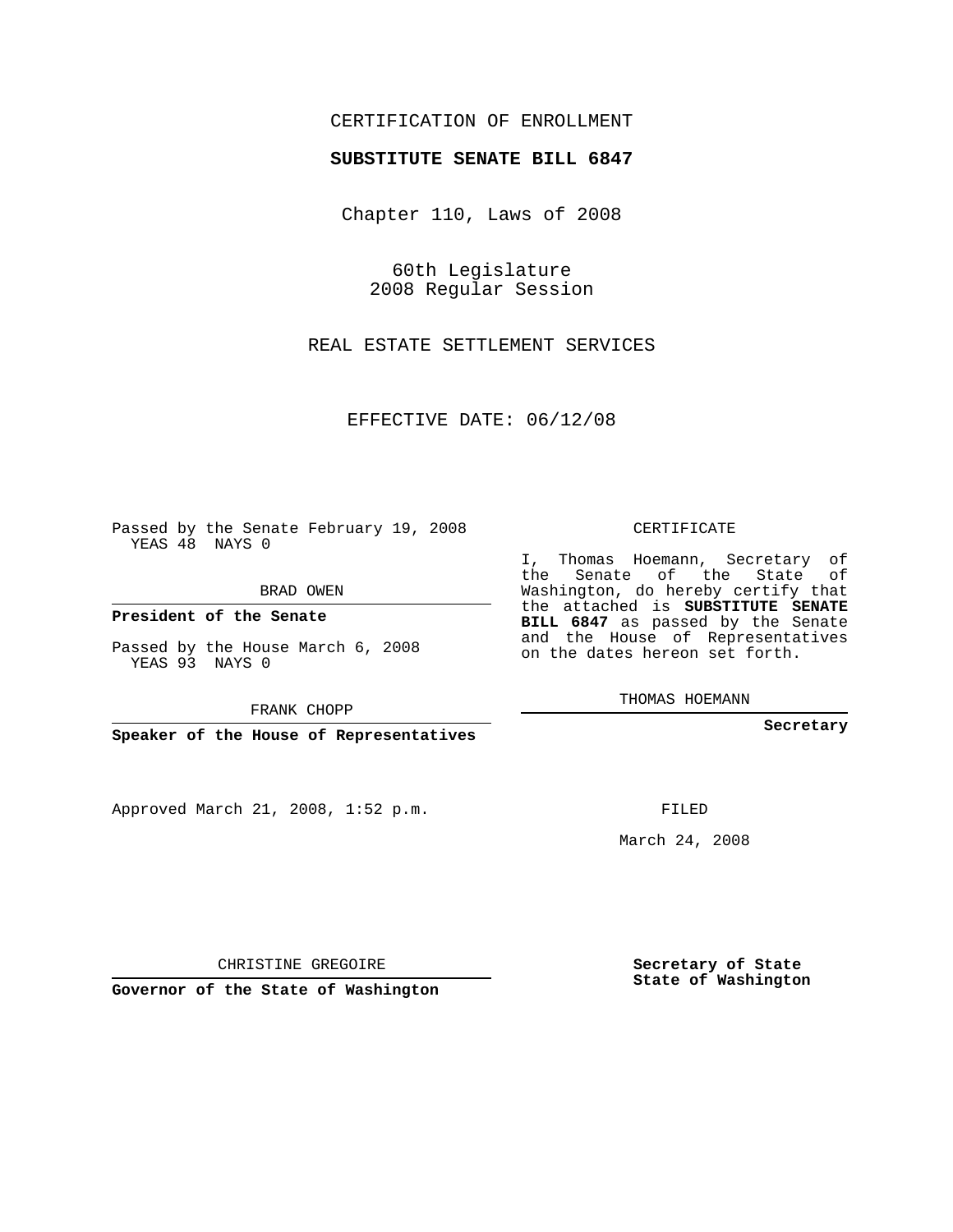# **SUBSTITUTE SENATE BILL 6847** \_\_\_\_\_\_\_\_\_\_\_\_\_\_\_\_\_\_\_\_\_\_\_\_\_\_\_\_\_\_\_\_\_\_\_\_\_\_\_\_\_\_\_\_\_

\_\_\_\_\_\_\_\_\_\_\_\_\_\_\_\_\_\_\_\_\_\_\_\_\_\_\_\_\_\_\_\_\_\_\_\_\_\_\_\_\_\_\_\_\_

Passed Legislature - 2008 Regular Session

### **State of Washington 60th Legislature 2008 Regular Session**

**By** Senate Consumer Protection & Housing (originally sponsored by Senators Weinstein, Delvin, Haugen, and Shin; by request of Insurance Commissioner)

READ FIRST TIME 02/08/08.

 AN ACT Relating to real estate settlement services; amending RCW 48.29.010 and 48.29.140; adding new sections to chapter 48.29 RCW; adding a new section to chapter 18.85 RCW; adding a new section to chapter 18.44 RCW; and adding a new section to chapter 19.146 RCW.

BE IT ENACTED BY THE LEGISLATURE OF THE STATE OF WASHINGTON:

 **Sec. 1.** RCW 48.29.010 and 2005 c 223 s 14 are each amended to read as follows:

(1) This chapter relates only to title insurers for real property.

 (2) This code does not apply to persons engaged in the business of preparing and issuing abstracts of title to property and certifying to their correctness so long as the persons do not guarantee or insure the titles.

 (3) For purposes of this chapter, unless the context clearly requires otherwise:

 (a) "Title policy" means any written instrument, contract, or guarantee by means of which title insurance liability is assumed.

 (b) "Abstract of title" means a written representation, provided under contract, whether written or oral, intended to be relied upon by the person who has contracted for the receipt of this representation,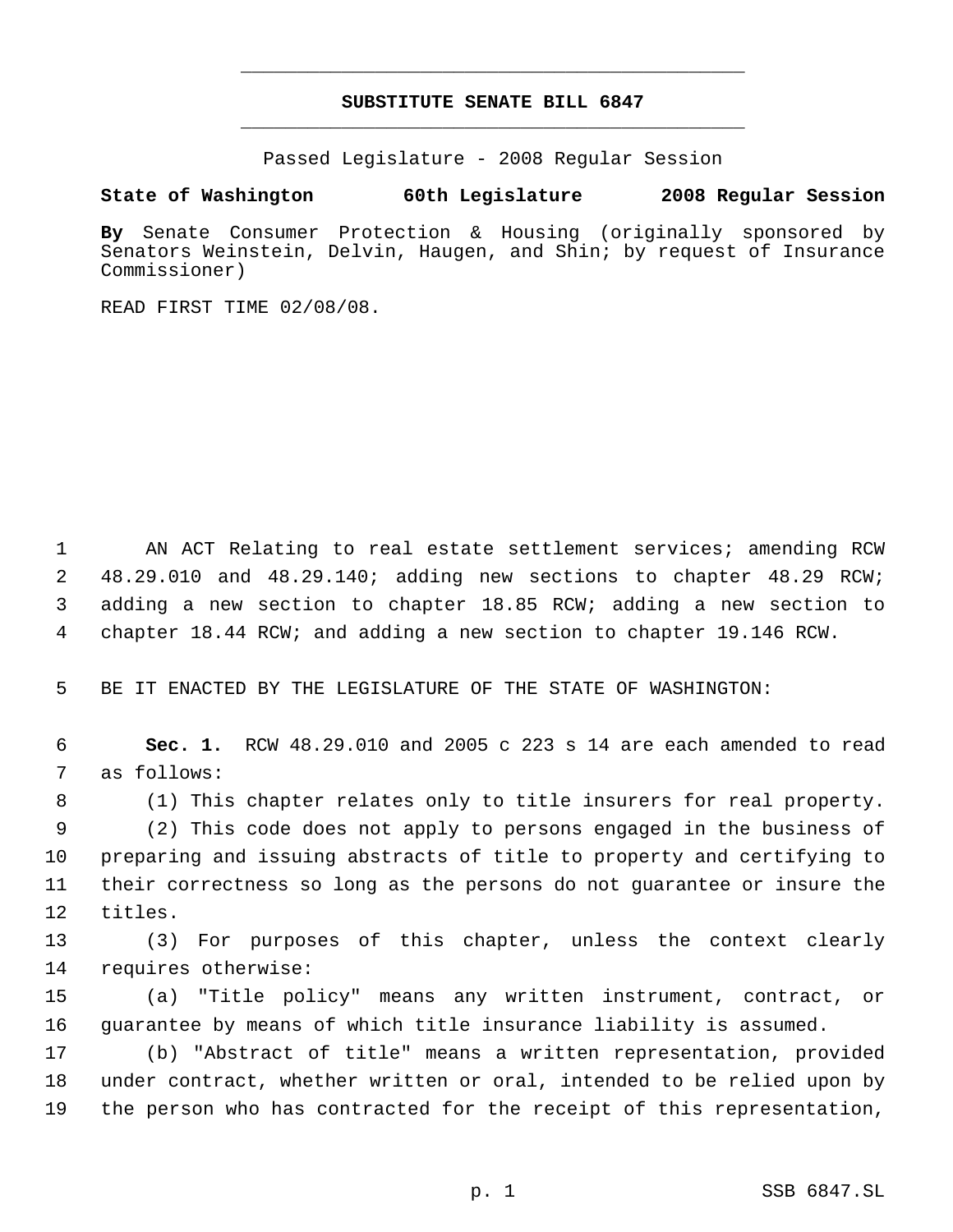listing all recorded conveyances, instruments, or documents that, under the laws of the state of Washington, impart constructive notice with respect to the chain of title to the real property described. An abstract of title is not a title policy as defined in this subsection.

 (c) "Preliminary report," "commitment," or "binder" means reports furnished in connection with an application for title insurance and are offers to issue a title policy subject to the stated exceptions in the reports, the conditions and stipulations of the report and the issued policy, and other matters as may be incorporated by reference. The reports are not abstracts of title, nor are any of the rights, duties, or responsibilities applicable to the preparation and issuance of an abstract of title applicable to the issuance of any report. The report is not a representation as to the condition of the title to real property, but is a statement of terms and conditions upon which the issuer is willing to issue its title policy, if the offer is accepted. (d) "Financial interest" means any interest, legal or beneficial, 17 that entitles the holder directly or indirectly to any of the net profits or net worth of the entity in which the interest is held.

 (e) "Producers of title insurance business" means real estate agents and brokers, lawyers, mortgagees, mortgage loan brokers, financial institutions, escrow agents, persons who lend money for the purchase of real estate or interests therein, building contractors, 23 real estate developers and subdividers, and any other person who is or may be in a position to influence the selection of a title insurer or title insurance agent whether or not the consent or approval of any other person is sought or obtained with respect to the selection of the title insurer or title insurance agent.

28 (f) "Associates of producers" means any person who has one or more of the following relationships with a producer of title insurance business:

(i) A spouse, parent, or child of a producer;

 (ii) A corporation or business entity that controls, is controlled 33 by, or is under common control with a producer;

 (iii) An employer, employee, independent contractor, officer, director, partner, franchiser, or franchisee of a producer; or

 (iv) Anyone who has an agreement, arrangement, or understanding with a producer, the purpose or substantial effect of which is to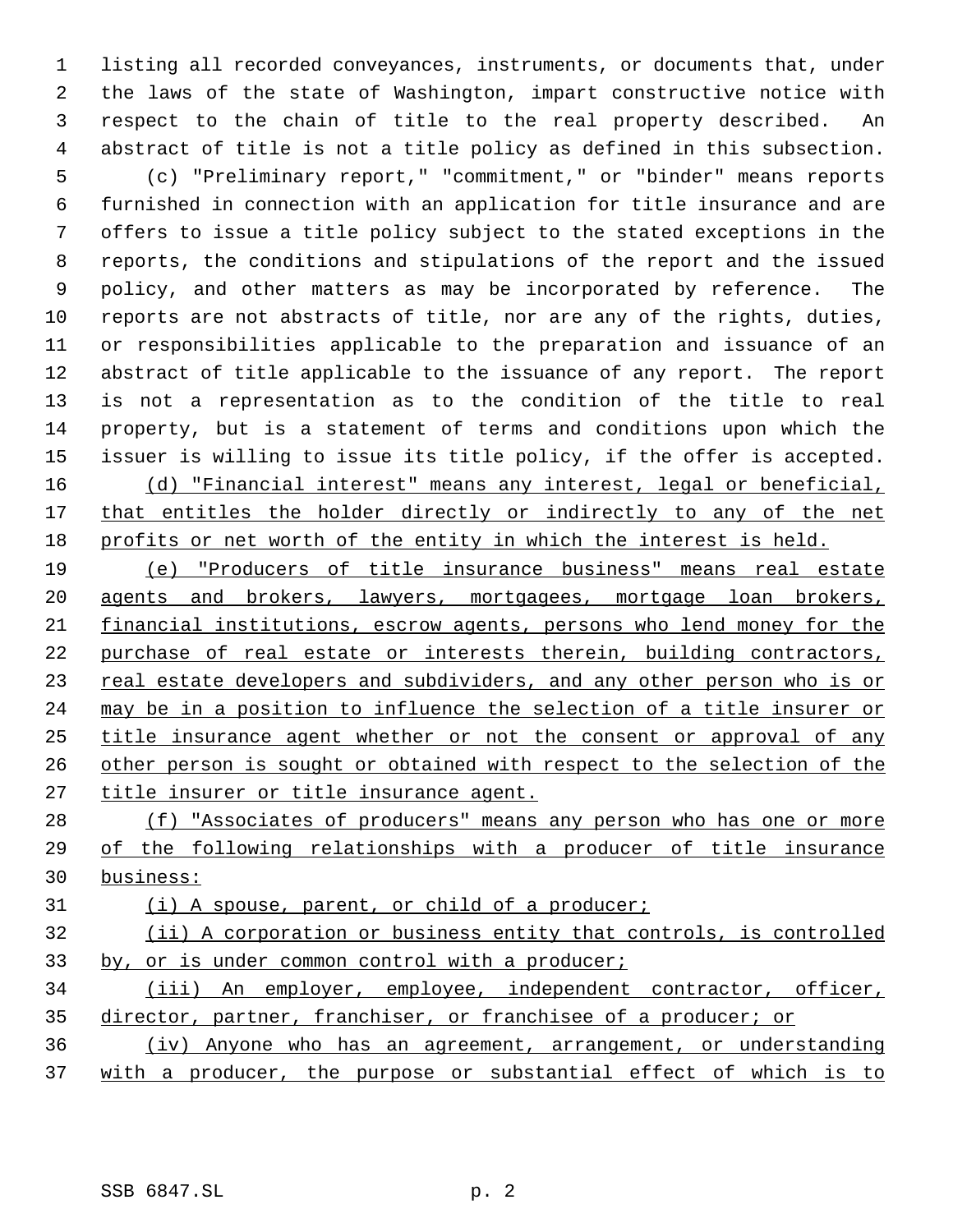enable the person in a position to influence the selection of a title

insurer or title insurance agent to benefit financially from the

selection of the title insurer or title insurance agent.

 NEW SECTION. **Sec. 2.** A new section is added to chapter 48.29 RCW to read as follows:

 (1) A title insurance agent shall maintain records of its title orders sufficient to indicate the source of the title orders.

 (2) Every title insurance agent shall file with the commissioner annually by March 15th of each year for the previous calendar year, unless the commissioner for good cause shown extends the time for filing, a report, on a form prescribed by the commissioner, setting forth:

 (a) The names and addresses of those persons, if any, who have had a financial interest in the title insurance agent during the calendar year, who are known or reasonably believed by the title insurance agent 16 to be producers of title business or associates of producers; and

 (b) The percent of title orders originating from each person who owns, or had owned during the preceding calendar year, a financial interest in the title insurance agent.

 (3) Each title insurance agent shall keep current the information required by that portion of the report required by subsection (2)(a) of this section by reporting all changes or additions within fifteen days after the end of the month in which it learns of each change or addition.

 (4) Each title insurance agent shall file that portion of the report required by subsection (2)(a) of this section with its application for a license.

 (5) Each title insurance agent licensed on the effective date of this section shall file the report required under this section within thirty days after the effective date of this section.

 NEW SECTION. **Sec. 3.** A new section is added to chapter 48.29 RCW to read as follows:

 (1) A title insurer, title insurance agent, or employee, agent, or other representative of a title insurer or title insurance agent shall not, directly or indirectly, give any fee, kickback, or other thing of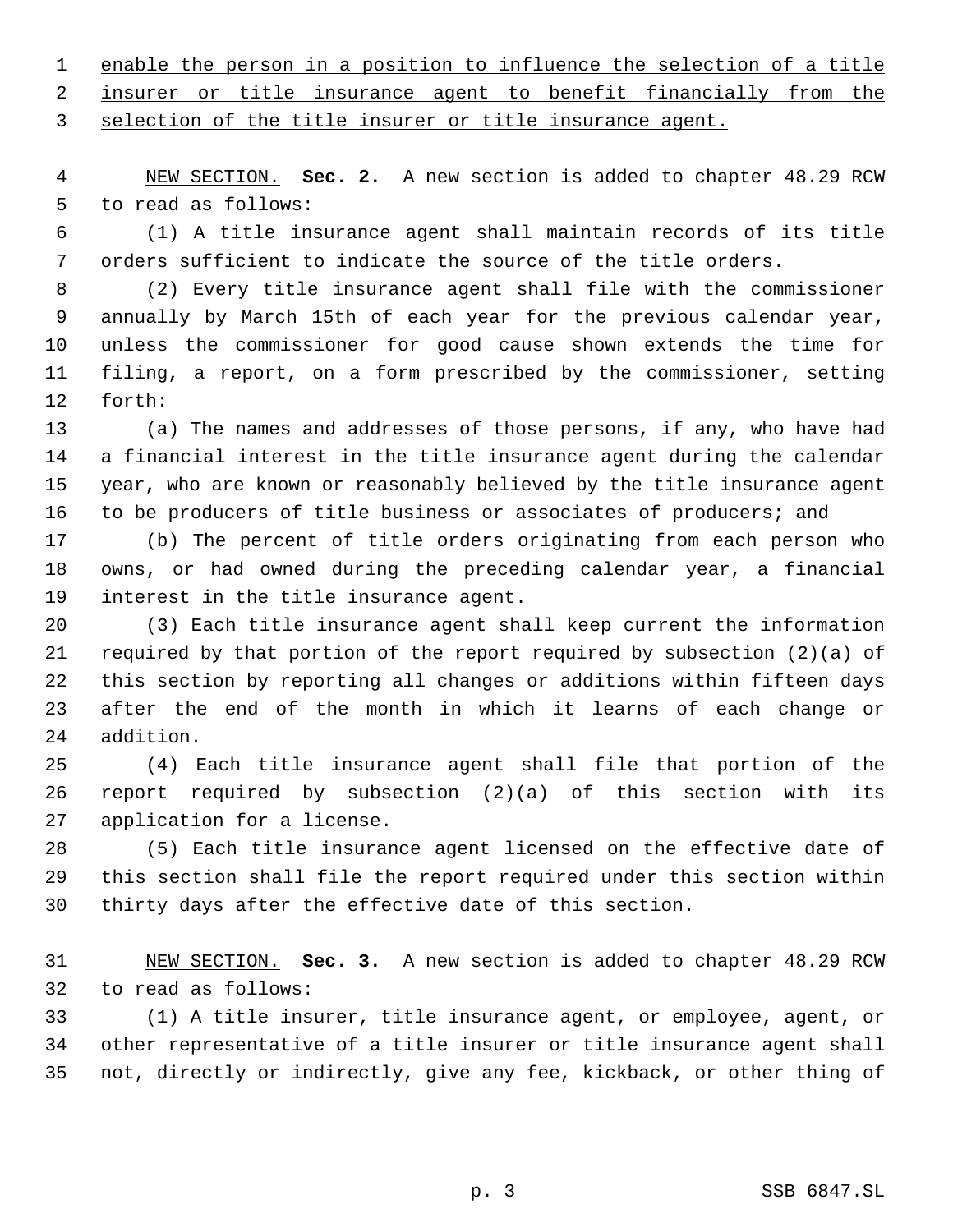value to any person as an inducement, payment, or reward for placing business, referring business, or causing title insurance business to be given to either the title insurer, or title insurance agent, or both.

 (2) A title insurer, title insurance agent, or employee, agent, or other representative of a title insurer or title insurance agent shall not, directly or indirectly, give anything of value to any person in a position to refer or influence the referral of title insurance business to either the title insurance company or title insurance agent, or both, except as permitted under rules adopted by the commissioner.

 NEW SECTION. **Sec. 4.** A new section is added to chapter 48.29 RCW to read as follows:

 (1) Premium rates for the insuring or guaranteeing of titles shall not be excessive, inadequate, or unfairly discriminatory.

 (2) A rate is not excessive, inadequate, or unfairly discriminatory if it is an actuarially sound estimate of the expected value of all future costs associated with an individual risk transfer. Such costs include claims, claim settlement expenses, operational and administrative expenses, and the cost of capital.

 NEW SECTION. **Sec. 5.** A new section is added to chapter 48.29 RCW to read as follows:

 (1) Every title insurer shall, before using, file with the commissioner every manual of title insurance rules and rates, rating plan, rate schedule, minimum rate, class rate, and rating rule, and every modification of any of the filings under this subsection which it proposes.

 (2) Every filing shall be accompanied by sufficient information to permit the commissioner to determine whether the filing meets the requirements of section 4 of this act.

 (3) Data used to justify title insurance rates may not include escrow income or expenses. The title insurance company shall include a detailed explanation showing how expenses are allocated between the title operations and escrow operations of the insurer or title insurance agent.

(4) Every such filing shall state its proposed effective date.

(5) The commissioner shall review a filing as soon as reasonably

SSB 6847.SL p. 4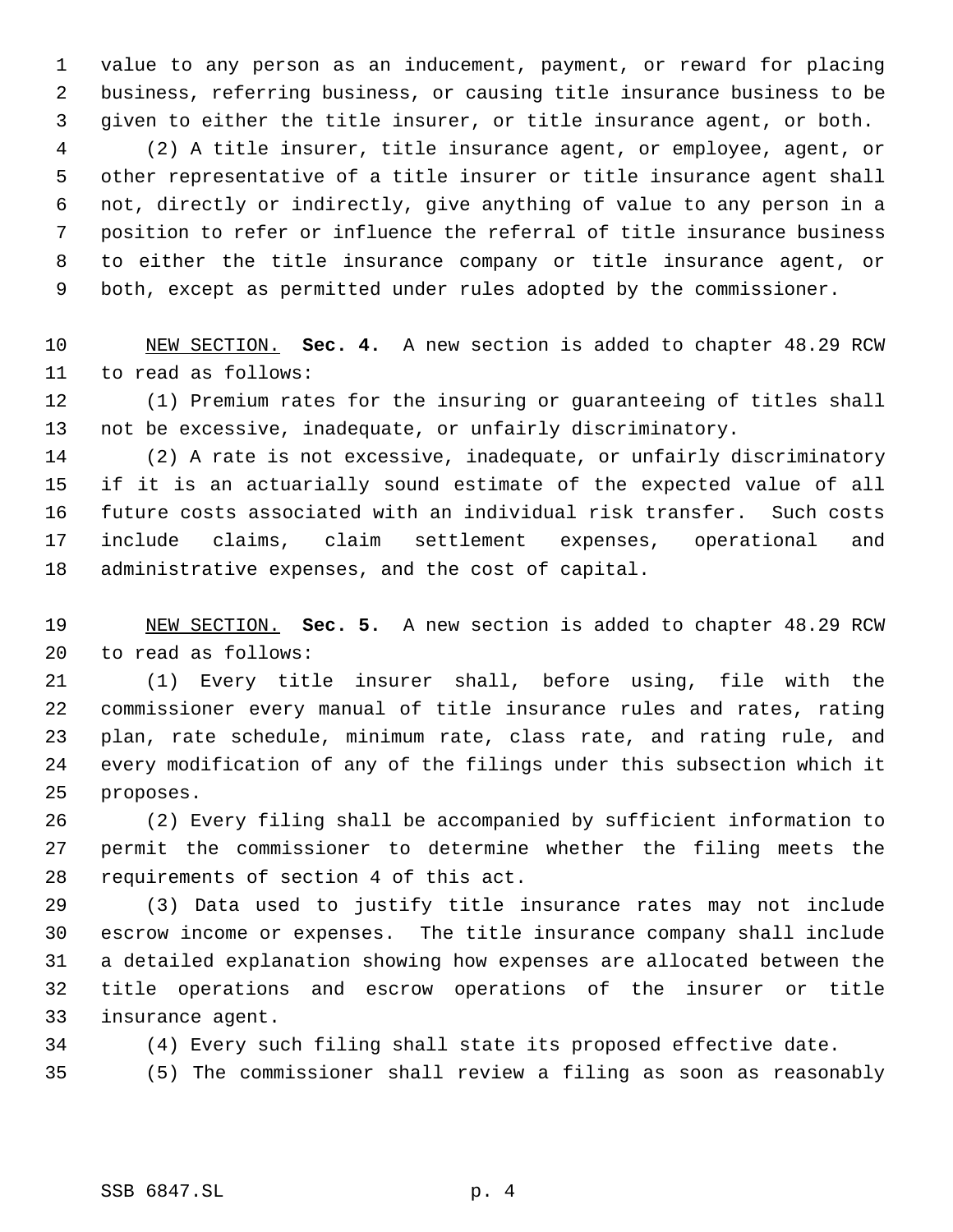possible after it is received, to determine whether it meets the requirements of section 4 of this act.

 (6) The filing's proposed effective date shall be no earlier than thirty days after the date on which the filing is received by the commissioner. By giving notice to the insurer within this thirty days, the commissioner may extend this waiting period for an additional period not to exceed an additional fifteen days. The commissioner may, upon application and for cause shown, waive part or all of the waiting period with respect to a filing the commissioner has not disapproved. If the commissioner does not disapprove the filing during the waiting period, the filing takes effect on its proposed effective date.

 (7) If within the waiting period or any extension thereof as provided in subsection (6) of this section, the commissioner finds that a filing does not meet the requirements of section 4 of this act or the requirements of subsections (2) through (4) of this section, the commissioner shall disapprove the filing and shall give notice to the insurer that the filing has been disapproved. This notice shall specify the respect in which the commissioner finds the filing fails to meet the requirements and shall state that the filing does not become effective as proposed.

 (8) If a filing is not disapproved by the commissioner within the waiting period or any extension thereof, the filing becomes effective as proposed.

 (9) A filing made under this section is exempt from RCW 48.02.120(3). However, the filing and all supporting information accompanying it is open to public inspection only after the filing becomes effective.

 (10) A title insurer or title insurance agent shall not make or issue a title insurance contract or policy, or use or collect any premium on or after a date set by the commissioner by rule, which date shall not be any earlier than January 1, 2010, except in accordance with rates and rules filed with the commissioner as required by this section.

 (11) If at any time subsequent to the applicable review period provided for in subsection (6) of this section, the commissioner has reason to believe that a title insurer's rates do not meet the requirements of section 4 of this act or are otherwise contrary to law, or if any person having an interest in the rates makes a written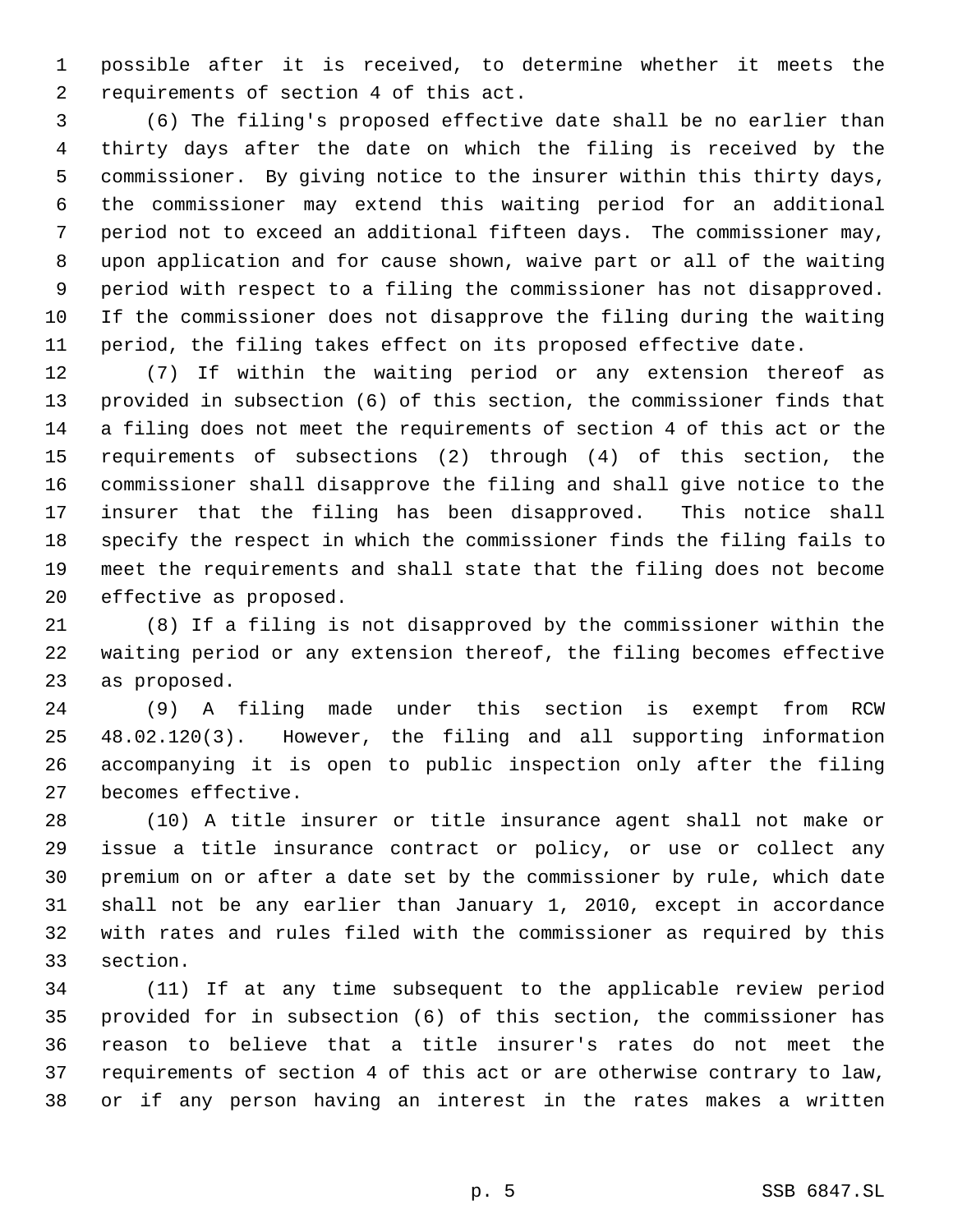complaint to the commissioner setting forth specific and reasonable grounds for the complaint and requests a hearing, or if any insurer upon notice of the commissioner's disapproval of a filing made under this section requests a hearing, the commissioner shall hold a hearing within thirty days and shall, in advance of it, give written notice of the hearing to all parties in interest. The commissioner may, by issuing an order, confirm, modify, change, or rescind any previous action, if it is warranted by the facts shown at the hearing. The order shall not affect any contract or policy made or issued prior to a reasonable period of time, to be specified in the order, after the order is issued.

 (12) In any hearing regarding rates filed under this chapter the burden shall be upon the title insurer to prove by a preponderance of the evidence that the rates comply with section 4 of this act.

 NEW SECTION. **Sec. 6.** A new section is added to chapter 48.29 RCW to read as follows:

 (1) Each title insurer and title insurance agent shall immediately file with the commissioner a schedule of its fees for providing escrow services.

(2) The schedule shall:

 (a) Be dated to show the date the fees for providing escrow services are to become effective, which date shall be no earlier than fifteen days after the schedule has been filed with the commissioner; and

 (b) Set forth the total fees for providing escrow services by clearly stating the amounts to be charged for the escrow services, the manner in which the fees for the escrow services are to be determined, and any charges that will be charged to the consumer that are not included in the total escrow fee.

 NEW SECTION. **Sec. 7.** A new section is added to chapter 48.29 RCW to read as follows:

 (1) Each title insurer and title insurance agent shall make available to the public schedules of its currently effective title insurance premiums and fees for providing escrow services.

(2) The schedules shall: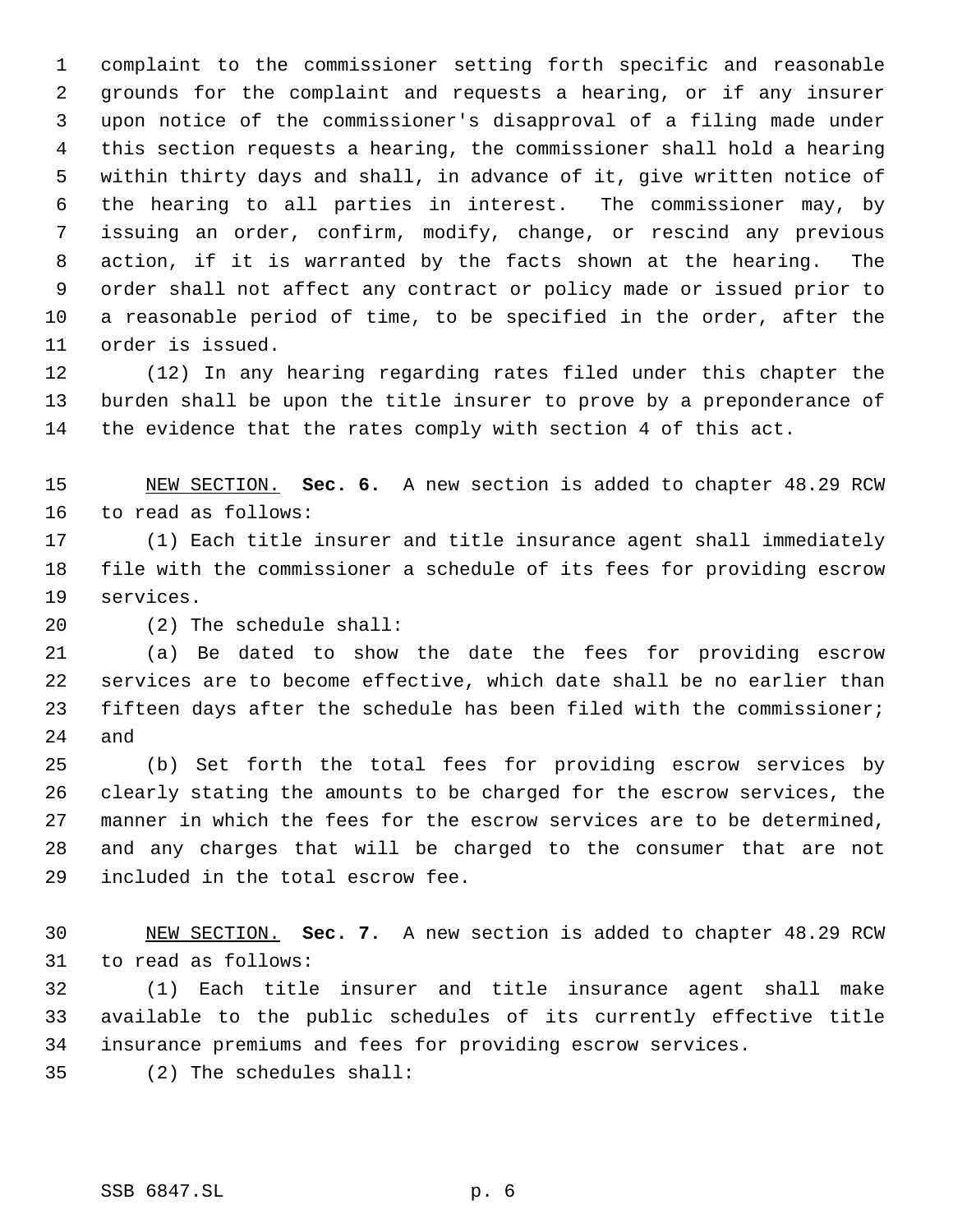(a) Be dated to show the date the title insurance premiums or fees for providing escrow services became effective;

 (b) Be made available to the public during normal business hours in each office of the title insurer and its appointed title insurance agents in this state;

 (c) Be made available on the title insurer's and title insurance agent's web site, if the title insurer or title insurance agent has a web site;

 (d) Set forth the total title insurance premium charged for the title insurance policy issued by the title insurer either by stating the premium for each title insurance policy in given amounts of coverage, or by stating the charge per unit amount of coverage, or by 13 a combination of the two; and

 (e) Set forth the total fees for providing escrow services by clearly stating the amounts to be charged for the escrow services, the manner in which the fees for the escrow services are to be determined, and any charges that will be charged to the consumer that are not included in the total escrow fee.

 (3) Each title insurer and title insurance agent shall keep a complete file of its schedules of title insurance premiums and fees for providing escrow services and all changes and amendments to those schedules until at least one year after they have ceased to be in effect.

 **Sec. 8.** RCW 48.29.140 and 1947 c 79 s .29.14 are each amended to read as follows:

 (1) Premium rates for the insuring or guaranteeing of titles shall not be excessive, inadequate, or unfairly discriminatory.

 (2) Each title insurer shall forthwith file with the commissioner a schedule showing the premium rates to be charged by it. Every addition to or modification of such schedule or of any rate therein contained shall likewise be filed with the commissioner, and no such addition or modification shall be effective until expiration of fifteen days after date of such filing.

 (3) The commissioner may order the modification of any premium rate or schedule of premium rates found by him or her after a hearing to be excessive, or inadequate, or unfairly discriminatory. No such order shall require retroactive modification.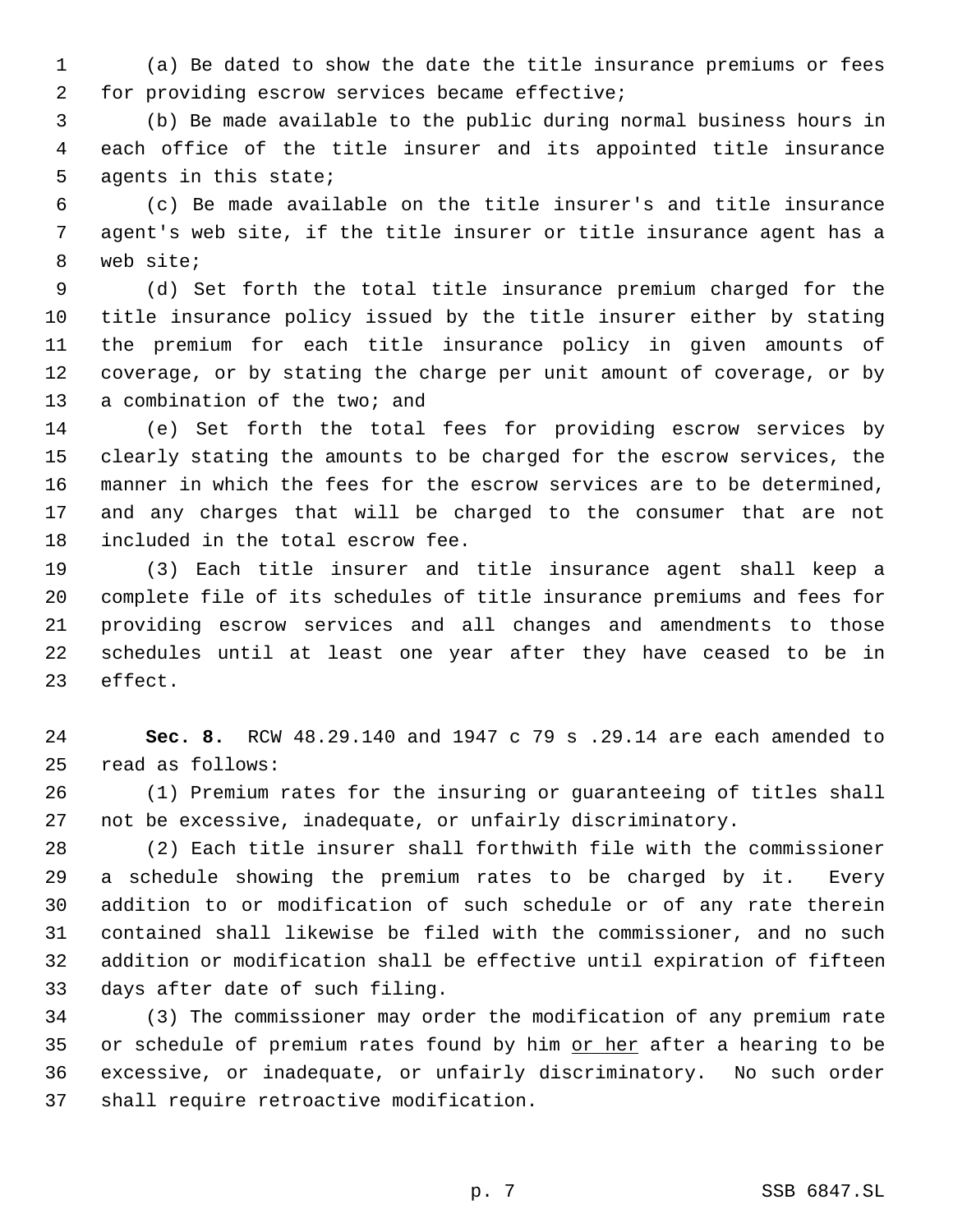(4) The commissioner shall by rule set a date, which shall not be earlier than January 1, 2010, by which title insurers must file every manual of rules and rates, rating plan, rate schedule, minimum rate, 4 class rate, and rating rule, and every modification of any of these 5 filings, under sections 4 and 5 of this act, rather than under this section.

 NEW SECTION. **Sec. 9.** A new section is added to chapter 48.29 RCW to read as follows:

 The commissioner may adopt rules to implement and administer this chapter, including but not limited to:

 (1) Establishing the information to be included in the report required under section 2 of this act;

 (2) Establishing the information required for the filing of rates for title insurance under section 5 of this act;

 (3) Establishing standards which title insurance rate filings must 16 satisfy under section 5 of this act;

 (4) Establishing a date, which date shall not be earlier than January 1, 2010, by which all title insurers selling policies in this state must file their rates with the commissioner under sections 4 and 5 of this act rather than under RCW 48.29.140 and refile any rates that were in effect prior to the date established by the commissioner; and

 (5) Defining what things of value a title insurance insurer or title insurance agent is permitted to give to any person in a position to refer or influence the referral of title insurance business under section 3(2) of this act. In adopting rules under this subsection, the commissioner shall work with representatives of the title insurance and real estate industries and consumer groups in developing the rules.

 NEW SECTION. **Sec. 10.** A new section is added to chapter 18.85 RCW to read as follows:

 (1) A real estate licensee or person who has a controlling interest in a real estate business shall not, directly or indirectly, give any fee, kickback, payment, or other thing of value to any other real estate licensee as an inducement, reward for placing title insurance business, referring title insurance business, or causing title insurance business to be given to a title insurance agent in which the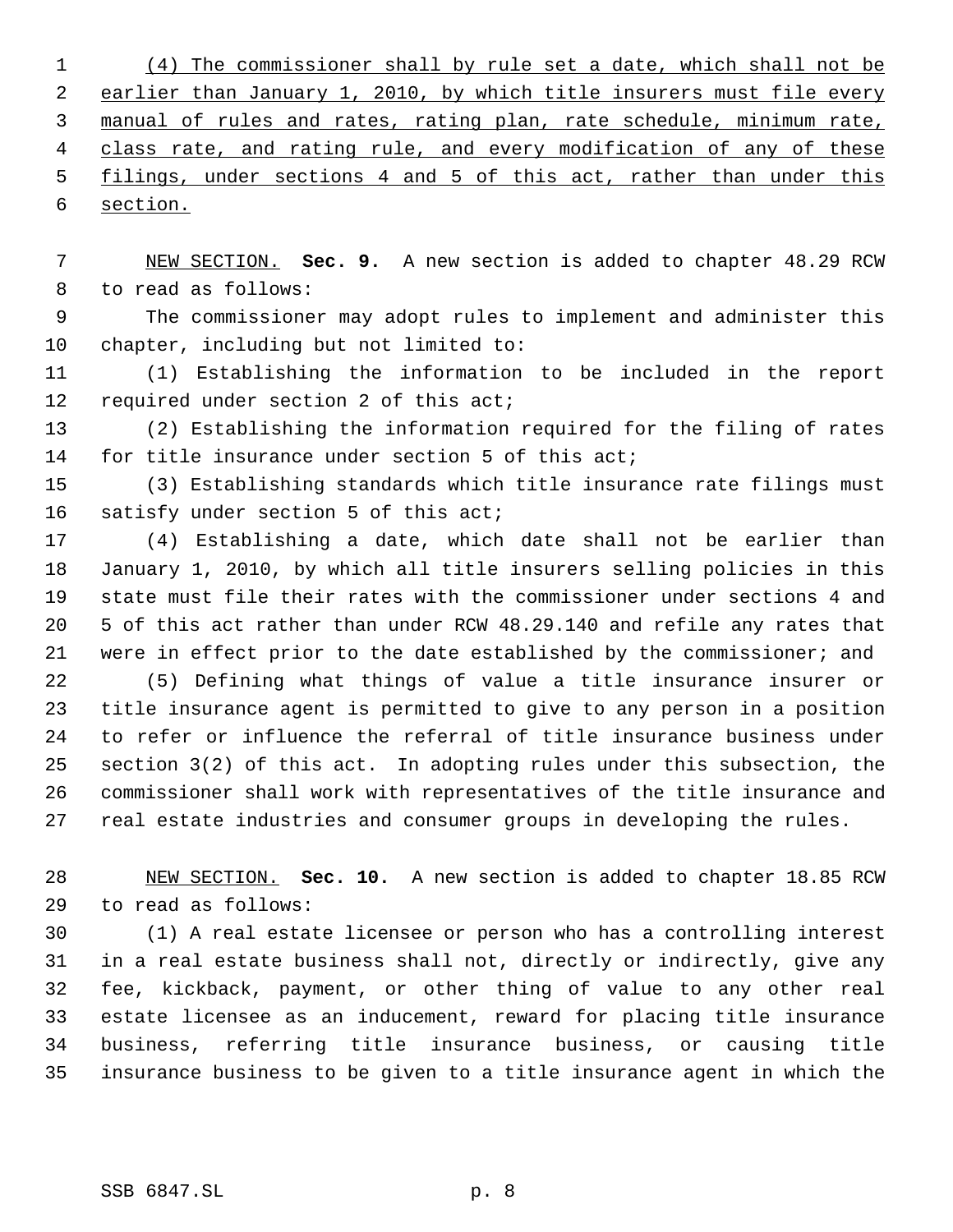real estate licensee or person having a controlling interest in a real estate business also has a financial interest.

 (2) A real estate licensee or person who has a controlling interest in a real estate business shall not either solicit or accept, or both, anything of value from: A title insurance company, a title insurance agent, or the employees or representatives of a title insurance company or title insurance agent, that a title insurance company or title insurance agent is not permitted by law or rule to give to the real estate licensee or person who has a controlling interest in a real estate business.

 (3) A real estate licensee or person who has a controlling interest in a real estate business shall not prevent or deter a title insurance company, title insurance agent, or their employees or representatives from delivering to a real estate licensee or its employees, independent contractors, and clients printed promotional material concerning only title insurance services as long as:

 (a) The material is business appropriate and is not misleading or false;

 (b) The material does not malign the real estate licensee, its employees, independent contractors, or affiliates;

 (c) The delivery of the materials is limited to those areas of the real estate licensee's physical office reserved for unrestricted public access; and

 (d) The conduct of the employees or representatives is appropriate for a business setting and does not threaten the safety or health of anyone in the real estate licensee's office.

 (4) A real estate licensee shall not require a consumer, as a condition of providing real estate services, to obtain title insurance from a title insurance agent in which the real estate licensee has a financial interest.

 NEW SECTION. **Sec. 11.** A new section is added to chapter 18.44 RCW to read as follows:

 (1) An escrow agent, officer or employee of any escrow agent, or person who has a financial interest in an escrow agent shall not, directly or indirectly, give any fee, kickback, payment, or other thing of value to any person as an inducement, reward for placing business,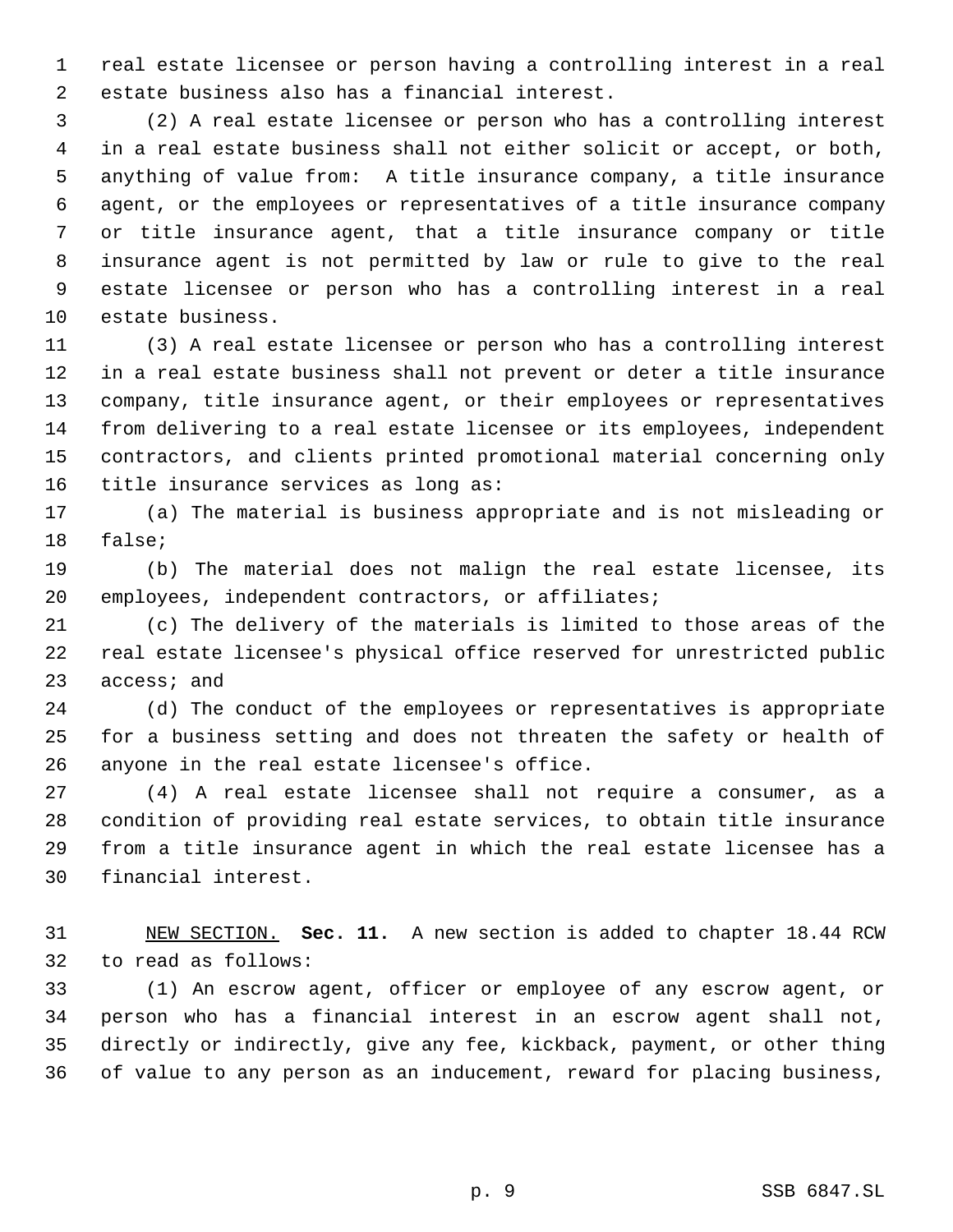referring business, or causing title insurance business to be given to a title insurance agent in which the escrow agent or person having a financial interest in the escrow agent also has a financial interest.

 (2) An escrow agent or person who has a financial interest in an escrow agent shall not either solicit or accept, or both, anything of value from: A title insurance company, a title insurance agent, or the employees or representatives of a title insurance company or title insurance agent, that a title insurance company or title insurance agent is not permitted by law or rule to give to the escrow agent or person who has a financial interest in the escrow agent.

 (3) An escrow agent or person who has a financial interest in an escrow agent shall not prevent or deter a title insurance company, title insurance agent, or their employees or representatives from delivering to an escrow agent or its employees, independent contractors, and clients printed promotional material concerning only title insurance services as long as:

 (a) The material is business appropriate and is not misleading or false;

 (b) The material does not malign the escrow agent, its employees, independent contractors, or affiliates;

 (c) The delivery of the materials is limited to those areas of the 22 escrow agent's physical office reserved for unrestricted public access; and

 (d) The conduct of the employees or representatives are appropriate for a business setting and do not threaten the safety or health of anyone in the escrow agent's office.

 (4) An escrow agent shall not require a consumer, as a condition of providing real estate settlement services, to obtain title insurance from a title insurance agent in which the escrow agent has a financial interest.

 NEW SECTION. **Sec. 12.** A new section is added to chapter 19.146 RCW to read as follows:

 (1) A mortgage broker, loan originator, officer or employee of any mortgage broker, or person who has a financial interest in a mortgage broker shall not, directly or indirectly, give any fee, kickback, payment, or other thing of value to any person as an inducement, reward for placing business, referring business, or causing title insurance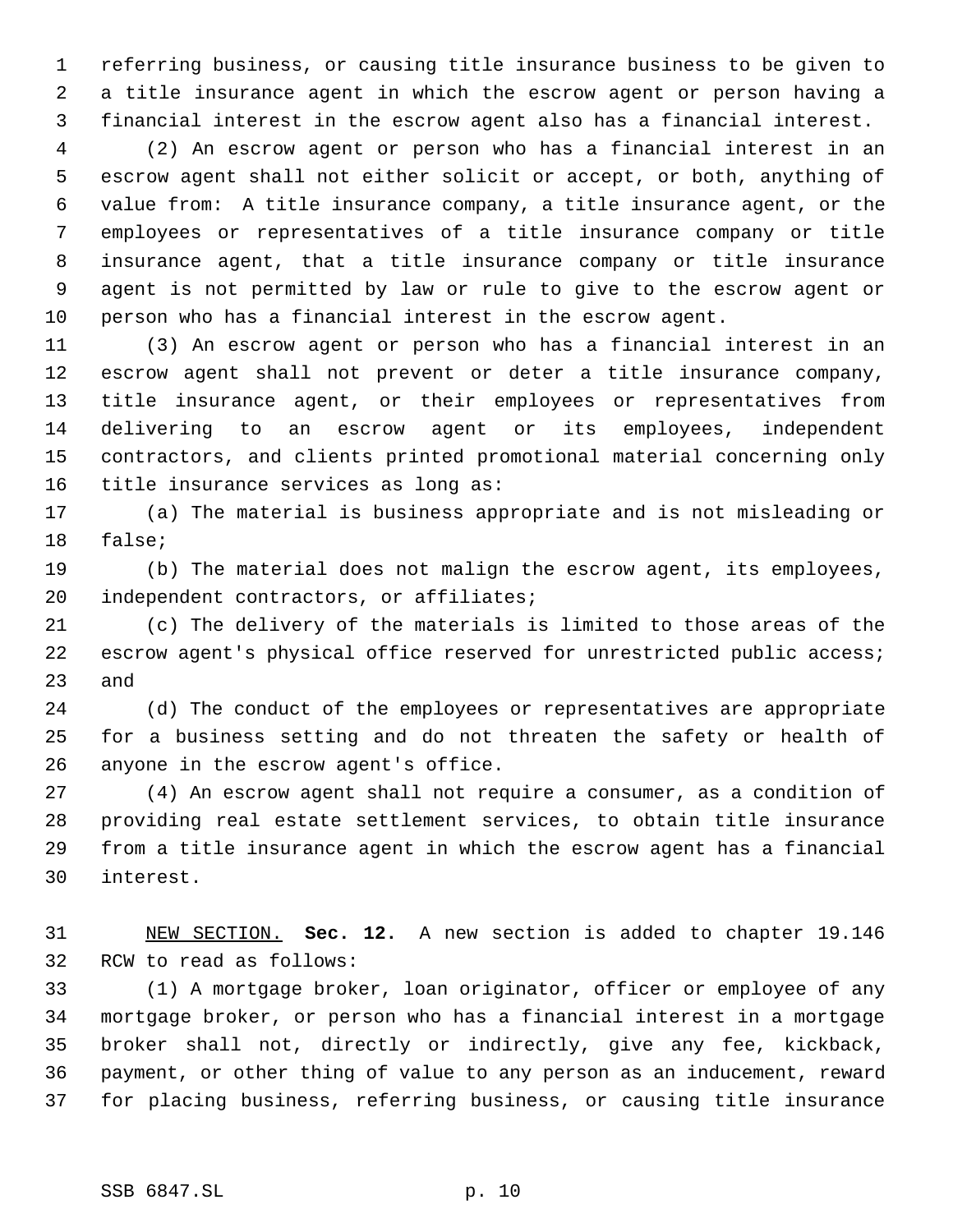business to be given to a title insurance agent in which the mortgage broker, loan originator, or person having a financial interest in the mortgage broker also has a financial interest.

 (2) A mortgage broker, loan originator, or person who has a financial interest in a mortgage broker shall not either solicit or accept, or both, anything of value from: A title insurance company, a title insurance agent, or the employees or representatives of a title insurance company or title insurance agent, that a title insurance company or title insurance agent is not permitted by law or rule to give to the mortgage broker, loan originator, or person who has a financial interest in the mortgage broker.

 (3) A mortgage broker, loan originator, or person who has a financial interest in a mortgage broker shall not prevent or deter a title insurance company, title insurance agent, or their employees or representatives from delivering to a mortgage broker or loan originator or its employees, independent contractors, and clients printed promotional material concerning only title insurance services as long as:

 (a) The material is business appropriate and is not misleading or false;

 (b) The material does not malign the mortgage broker or loan originator, its employees, independent contractors, or affiliates;

 (c) The delivery of the materials is limited to those areas of the mortgage broker or loan originator's physical office reserved for unrestricted public access; and

 (d) The conduct of the employees or representatives is appropriate for a business setting and does not threaten the safety or health of anyone in the mortgage broker's or loan originator's office.

 (4) A mortgage broker or loan originator shall not require a consumer, as a condition of providing loans or real estate settlement services, to obtain title insurance from a title insurance agent in which the mortgage broker or loan originator has a financial interest.

 NEW SECTION. **Sec. 13.** A new section is added to chapter 48.29 RCW to read as follows:

 (1) Section 3, 10, 11, or 12 of this act does not make unlawful the payment by a title insurer or title insurance agent and the receipt by